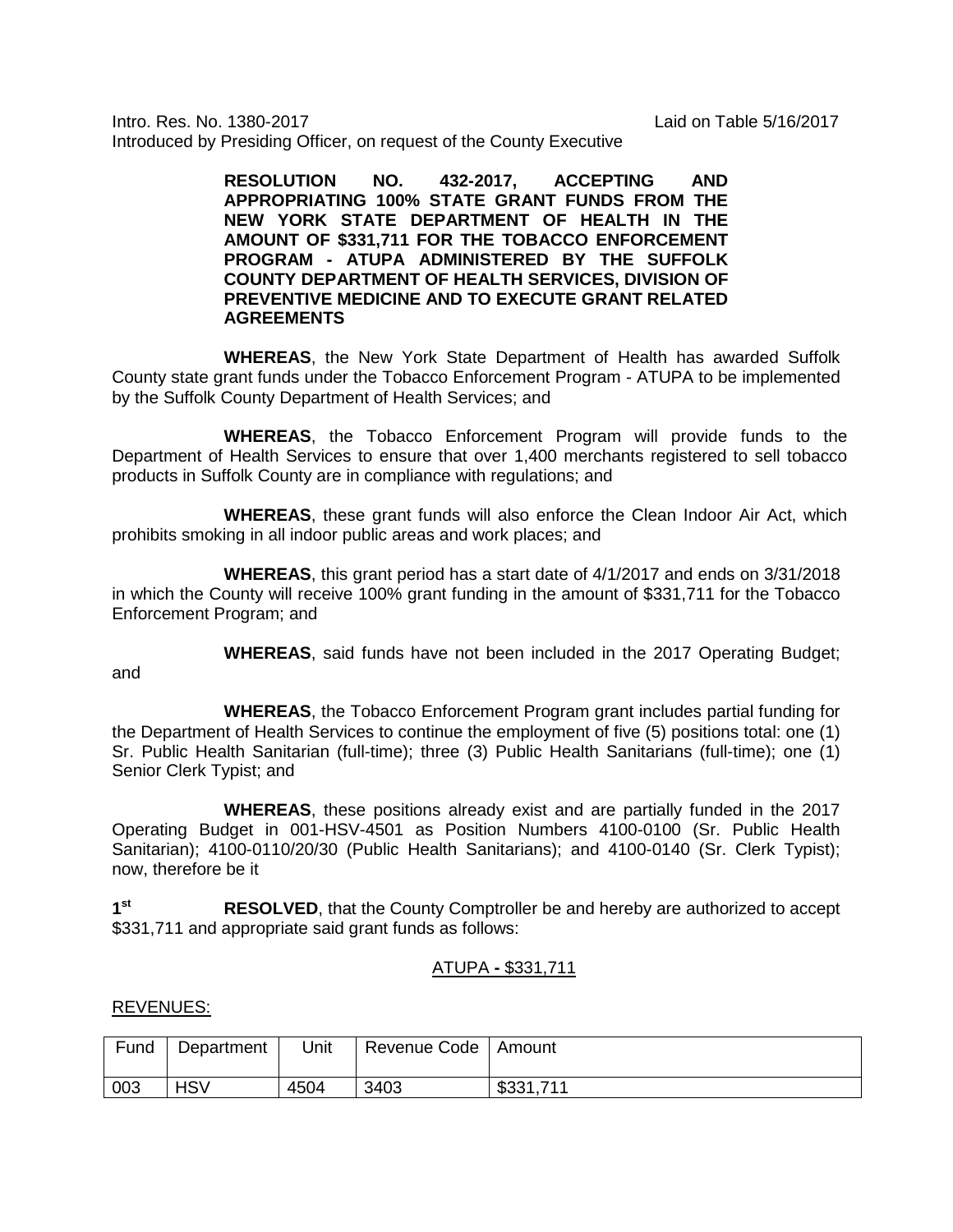## ORGANIZATIONS:

# Suffolk County Department of Health Services Tobacco Enforcement Program - ATUPA 003-HSV-4504 \$331,711

## 1000-PERSONNEL SERVICES: \$296,002

| Fund | Department | <b>Budget</b><br>' vpe | Unit | Object | Activity | Description      | Amount    |
|------|------------|------------------------|------|--------|----------|------------------|-----------|
| 003  | <b>HSV</b> | <b>DEG</b>             | 4504 | 1110   | 0000     | Interim Salaries | \$296,002 |

## Employee Benefits

#### 8000-EMPLOYEE BENEFITS: \$35,709

| Fund | Department | <b>Budget</b> | Unit | Object | Activity | <b>Description</b>          | Amount   |
|------|------------|---------------|------|--------|----------|-----------------------------|----------|
|      |            | туре          |      |        |          |                             |          |
| 003  | <b>HSV</b> | <b>DEG</b>    | 4504 | 8330   | 0000     | <b>Social Security</b>      | \$5,318  |
| 003  | <b>HSV</b> | <b>DEG</b>    | 4504 | 8280   | 0000     | Retirement                  | \$11,887 |
| 003  | <b>HSV</b> | <b>DEG</b>    | 4504 | 8380   | 0000     | <b>Welfare Fund</b>         | \$1,462  |
| 039  | <b>EMP</b> | <b>ODE</b>    | 9060 | 8360   | 0000     | <b>Major Medical Claims</b> | \$17,042 |

## Interfund Transfer Transfer to Employee Medical Health Plan \$17,042

## 9000-INTERFUND TRANSFERS: \$17,042

| Fund | Department   Budget | ™vpe       | Unit | Object | ∣ Activity | Description                                   | Amount   |
|------|---------------------|------------|------|--------|------------|-----------------------------------------------|----------|
| 003  | <b>HSV</b>          | <b>DEG</b> | 4504 | 9550   | 0000       | Transfer to Fund 039<br>Self-Health Insurance | \$17,042 |

## and be it further

**2nd RESOLVED**, that the following interfund revenues for Employee Medical Health Plan be accepted as follows:

#### REVENUES:

| Fund | Department | Unit | Revenue Code   Amount |          |
|------|------------|------|-----------------------|----------|
| 039  | <b>IFT</b> | E039 | R <sub>003</sub>      | \$17,042 |

## and be it further

**3rd RESOLVED**, that nothing contained herein shall be construed as obligating or committing the County of Suffolk to continue the employment of the individuals filling the